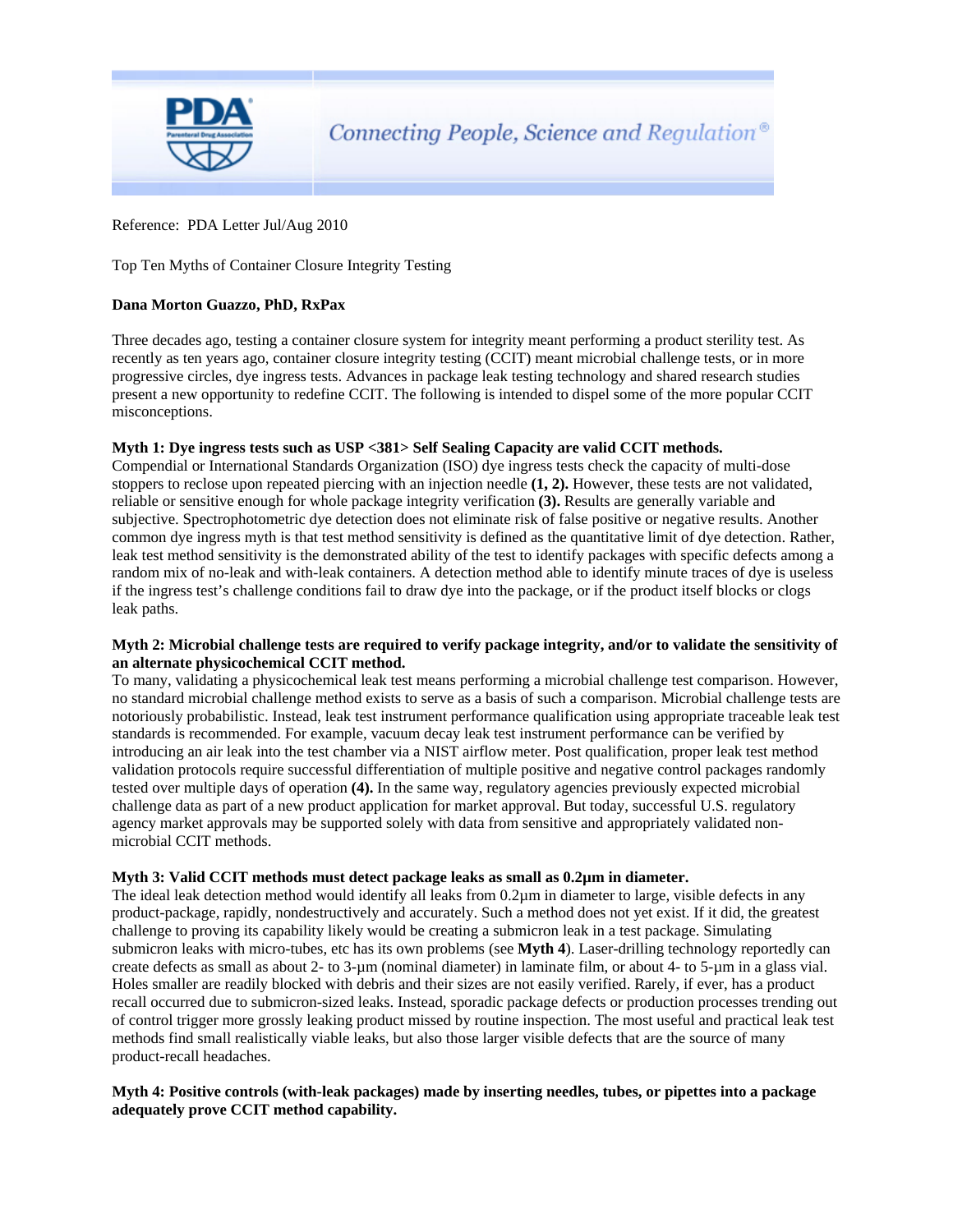Inserting a wire, needle, tube or pipette into a parenteral glass vial, a syringe barrel or an elastomeric stopper is a less expensive and simple way to create a defect and may be useful for screening leak test methods. But, in many cases, long channels or wires artificially lodged into the package are no substitute for more realistic defects strategically positioned throughout the container, including at critical seal sites. Recent studies using laser-drilled holes in glass vial walls demonstrated that proteinaceous active substance in liquid product formulations may clog defects making it impossible to use leak test methods that rely on gas or liquid flow through the leak, such as vacuum decay or dye ingress **(5).** This observation might have been missed if other types of artificial defects had been employed, and especially if solution other than the product itself had been used.

## **Myth 5: Helium mass spectrometry is the most useful method for package integrity validation.**

Helium mass spectrometry is a highly sensitive leak detection tool for quantitatively measuring leakage from hermetically sealed packages. Historically, helium tests were used to better understand the probability of microbial ingress through known leak paths **(6).** However, helium mass spec is only as accurate as the concentration of helium in the test package. Flooding a test package with helium tracer gas requires either puncturing the closed package, then resealing the injection site or flooding the package prior to closure. Both approaches are technique-dependent and are destructive to product-filled packages. Prior to leak testing, helium inside the test package can be quickly lost through a large leak, and a meaninglessly low leak rate may result. So while quite useful, helium mass spectrometry is not the method of choice for all parenteral package testing situations.

# **Myth 6: High voltage leak detection (HVLD) is a destructive leak test method.**

Scientists from Hospira reported HVLD exposure caused ozone formation in the headspace of a small volume vial package that lead to active substance oxidation **(7).** Adequate nitrogen flushing eradicated this effect. Clearly, stability testing product exposed to HVLD is prudent. Still, continued successful utilization of HVLD for many types of pharmaceutical products supports this method's value.

### **Myth 7: Residual seal force (RSF) is a package integrity test method.**

Residual seal force tests are an indication of the amount of force an elastomeric closure exerts onto the land seal surface of a vial **(8, 9).** RSF tests are vital for verifying compression seal quality and consistency. However, RSF does not measure leakage. A package can have an ideal RSF and still have a crack in the glass. On the other hand, a low RSF does point to increased leakage risk at the vial/closure interface.

# **Myth 8: A patented leak test method is preferred.**

A patented leak test instrument or technology is not necessarily reliable, robust, or sensitive. In fact, it may not work for a given product-package application at all. Before deciding on a leak testing approach or an instrument manufacturer, test, test and test some more. Leak detection predictions based on mathematical models or limited results using a handful of packages are no basis for a major capital purchase decision. Instead, test packaged product multiple times, multiple days, using randomly introduced no-leak and with-leak packages (both small to large defects). Compare various vendors' instruments using a common challenge-package set. Rent an instrument to allow a window of time for data generation before finalizing a purchase decision. Also, make successful instrument installation and validation a prerequisite for final payment to ensure satisfactory project completion.

### **Myth 9: Once a container closure system's integrity has been validated, there is no further need for CCIT.**

A single product-package integrity validation study provides a point-in-time measurement that has little value in product-life-cycle quality assurance. It does not take into account day-to-day operational variations or package component lot-to-lot differences. Also, it provides no guarantee that product routinely manufactured and released for use is integral.

#### **Myth 10: One leak test method works for all product-package systems.**

Numerous leak testing approaches are useful, but none works for all applications. Package integrity technology has greatly improved in the last ten years, to the point that a toolbox of leak testing methods is essential for various product-package applications. Generally, vacuum decay methods are effective for testing powder-filled packages and non-proteinaceous liquid-filled packages **(10).** High voltage leak detection works well for many package systems containing liquid formulations **(5).** And frequency modulated spectroscopy with laser-based gas headspace detection is invaluable for packages requiring vacuum or inert gas headspace **(11).** These nondestructive, rapid leak test methods are today's primary CCIT tools. Other methods will likely move to the forefront of leak detection as technology advances. But the days of relying solely on microbial challenge and dye ingress tests are long gone.